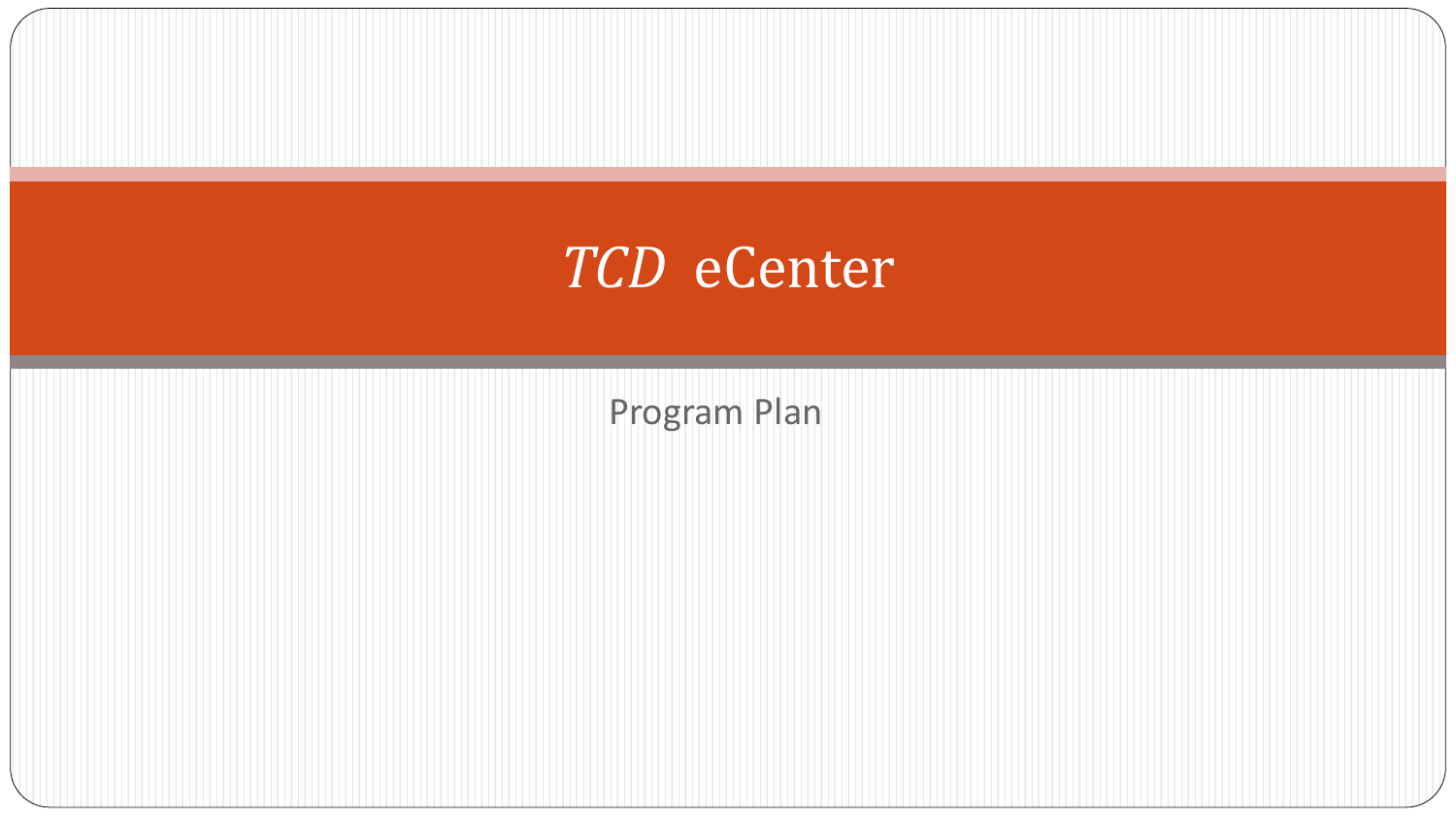#### Mission Statement

 **The mission of the TCD eCenter is to be a catalyst for growth and drive entrepreneurship through the support of newly created companies and initial business formations seeking lasting outcomes.**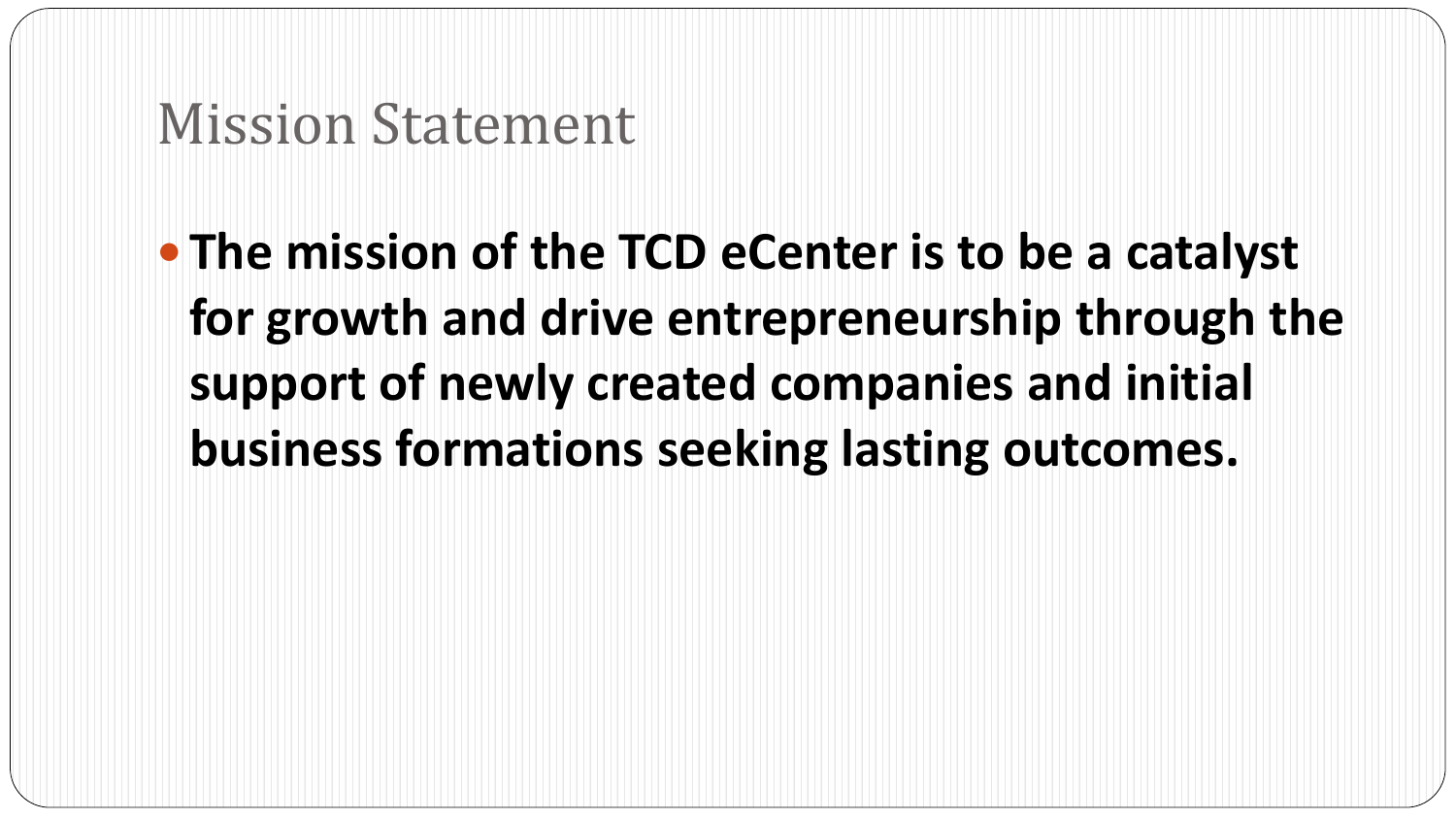# Entrepreneur & Startup Incubator Program

- Startup business vetting
	- Admission to eCenter based upon successful assessment of potential
	- Expected minimum commitment of two years.
- 90 day plan
	- Develop business plan and evaluation metrics
	- Introduction to Score Certified Mentors
- 180 day plan
	- Business validation of concept
	- Metric reviews
	- Presentation to LB840 committee of business plan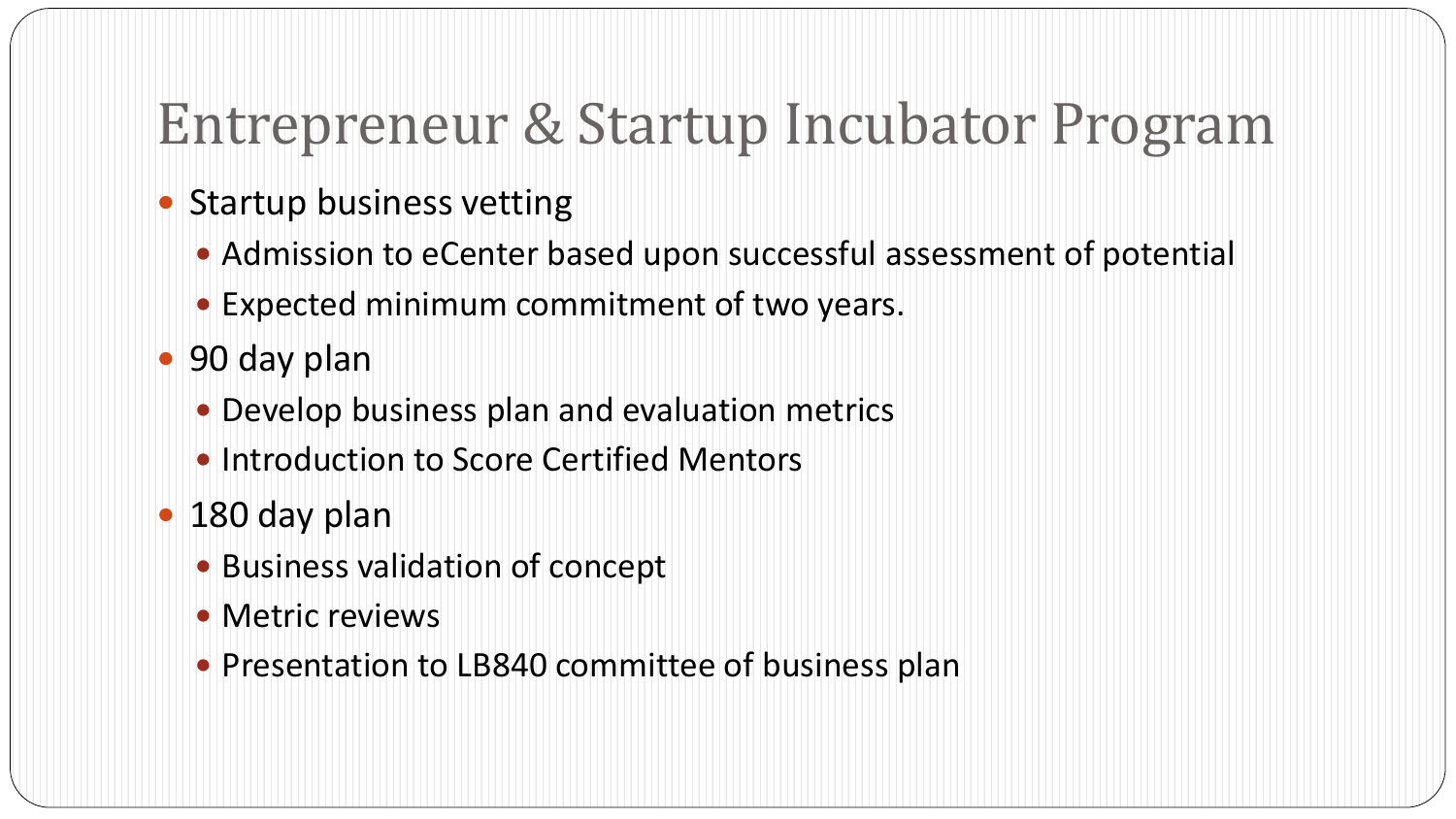# Entrepreneur & Startup Incubator Program

- 360 day plan
	- Business growth
	- Metric reviews
	- Gain business operational skills and training, i.e. legal, finance, administration.
	- Presentation to LB840 committee of business plan
- Year 2 to Year 3 plan
	- Graduate eCenter
		- Obtain financing as necessary i.e. LB840, PADD, SBA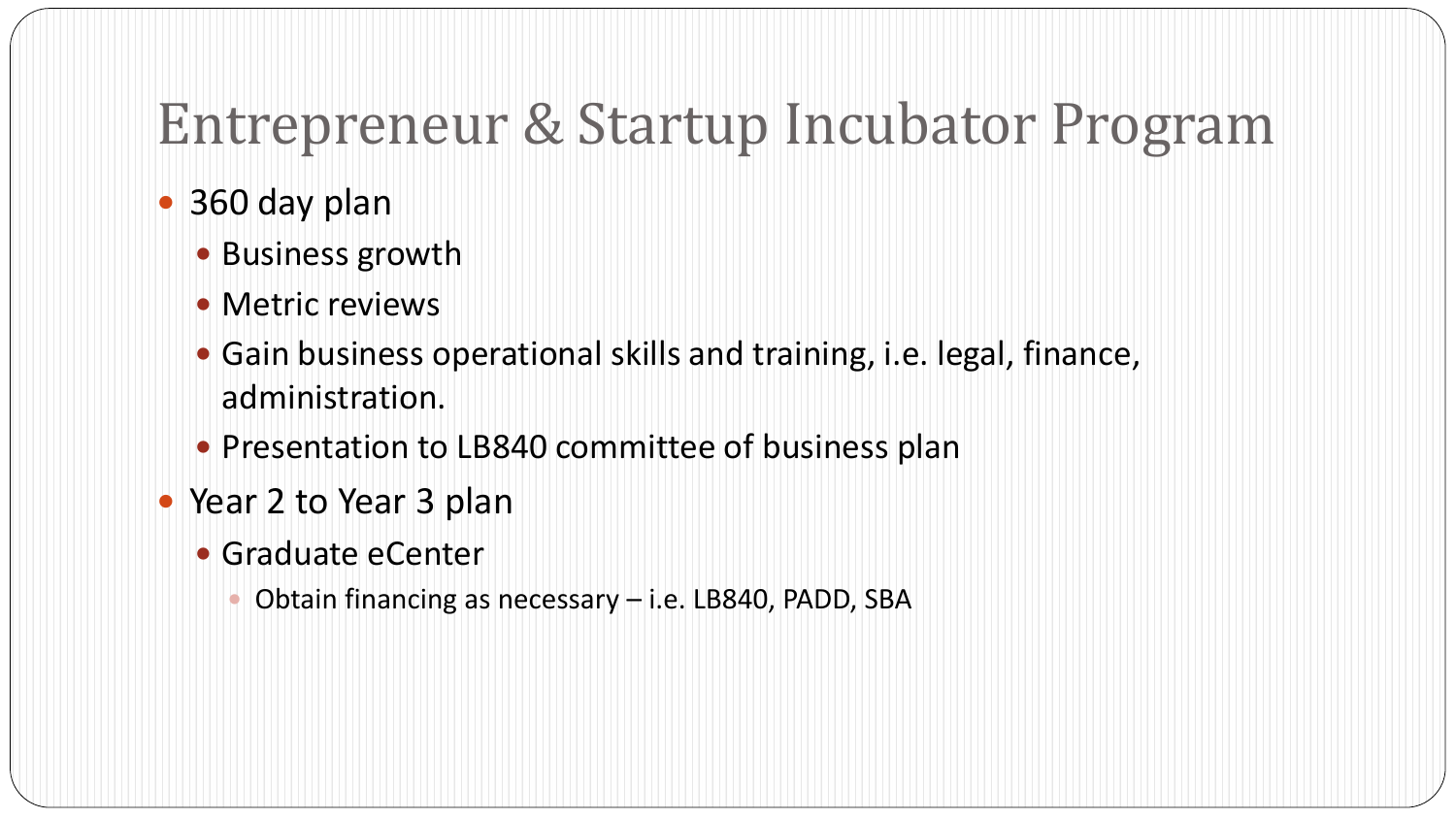# Resources provided by the eCenter

- Access to SCORE Certified Mentors
- On-Site workshops / on-line webinars (minimum of 4 per year)
- Transactional office space
- Business office
- Business skills assessment and training
- Business model assessment